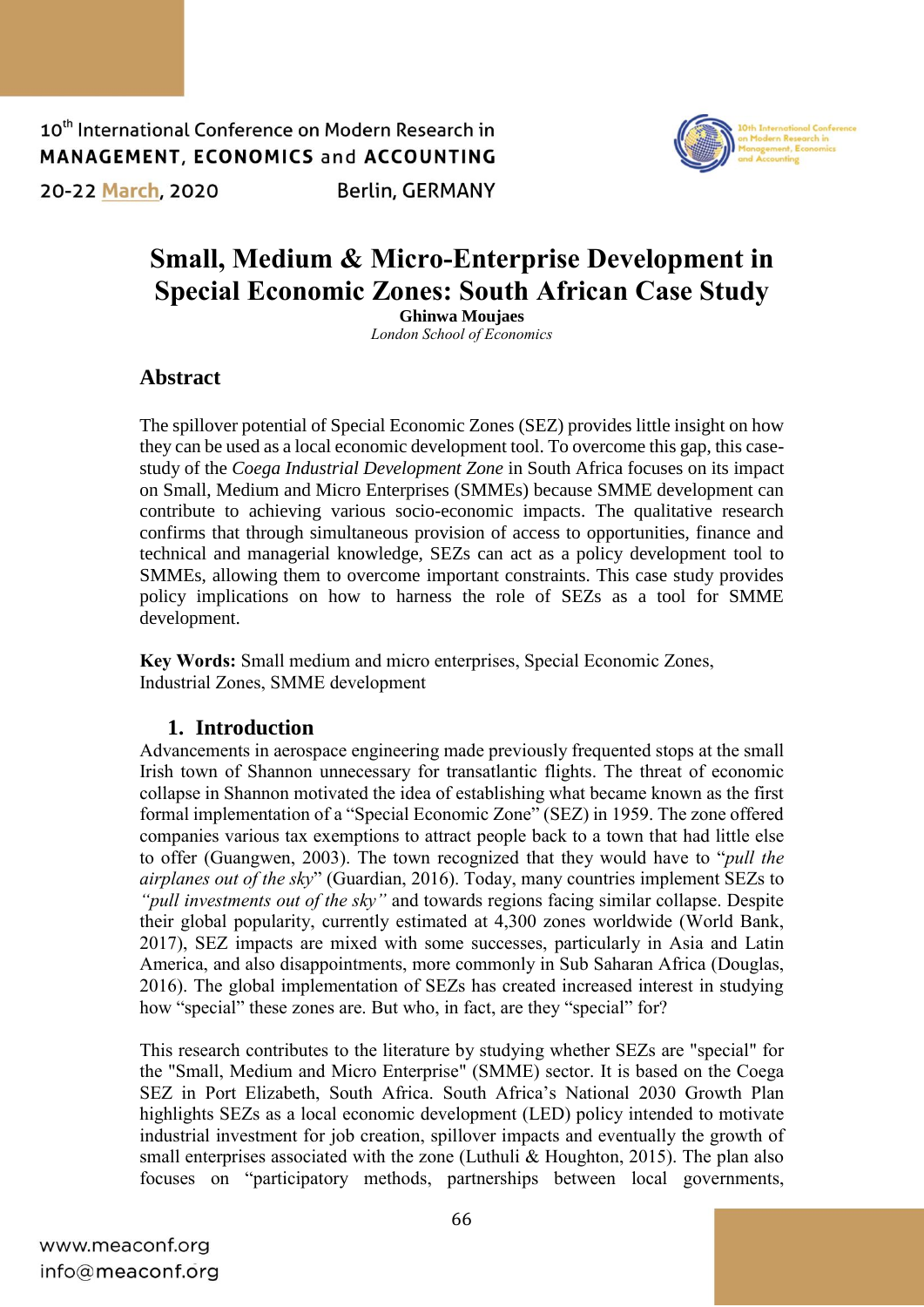

20-22 March, 2020

### **Berlin, GERMANY**

government initiatives and private sector organizations, to achieve sustainable LED capable of fostering the SMME sector (Houghton, 2016). The local context and focus on both SEZ and SME development contributes to the validity of the research topic. The research is part of a larger project on "Country Level Analysis of Special Economic Zones" initiated and funded by the World Bank's Competitive Industries and Innovation Program.

SMMEs provide an approach to zoom in on the local spillover effects of SEZs. In economic theory, SMMEs are usually locally owned and employ a substantial amount of economically and socially vulnerable members of society (Rogerson, 2004). Both SEZs implementation and SMME development are seen as tools to alleviate large-scale unemployment (Farole and Akinci, 2011), and combining them potentially provide insights for the literature on both topics. The Coega SEZ can be used as a laboratory for LED policies allowing this research to potentially present a framework for SMME development strategies, tested out and assessed on a limited geographical location. Within this context, the research attempts to answer: "How does the Coega Zone help alleviate challenges commonly faced by the SMME sector in the surrounding region?"

The paper, a reduced form of a full thesis research study, is organized as follows: Section 2 highlights relevant SMME and SEZ theories, which shape the hypothesis being tested. Section 3 explains the methodology followed. Section 4 describes the findings while section 5 analyses their implications, in light of the discussed academic theories.

### **2. Literature Review**

### **a. Small, Medium and Micro Enterprises**

In South Africa, "Small, Medium and Micro Enterprises" are combined in one sector as the government recognizes their similar challenges. Common government bodies and initiatives are aimed at developing the sector. Locally defined, SMMEs includes a broad range of firms such as established traditional family businesses employing over a hundred people, much smaller enterprises in terms of size and even informal microenterprises (DTI, 2008). In South Africa specifically the sector is concentrated in the lower end, where survivalist enterprises are found (Berry, 2002). Examples include street trading enterprises, backyard manufacturing and services and occasional homebased jobs.

Academic literature portrays the importance of SMME development as a tool for sustainable local economic development policies. Ehtesham (2011) finds that overcoming issues of poverty, unemployment and inequality relies on SMME development, specifically in rural and lagging areas. SMME's labour intensity, limited size and hierarchy structure ensure income stability for a large portion of the population and provide more equitable distribution of income in comparison to larger firms (Kayanula and Quartey, 2000). A substantial proportion of vulnerable members of society - poor, youth and women - are employed in such enterprises because the skills www.meacond from the demanded are not too specialized or difficult to acquire (Cafod,  $2014$ ). From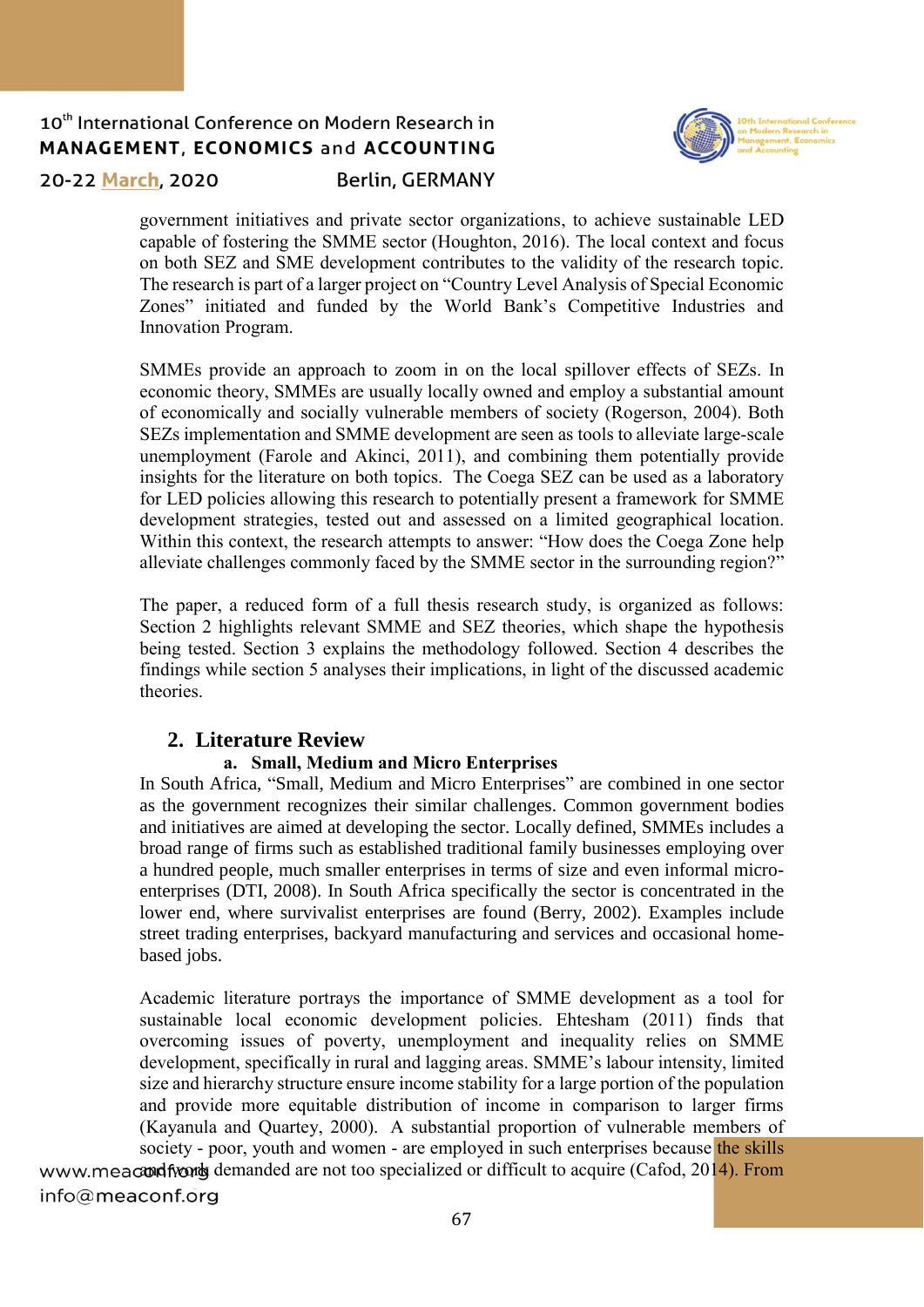

20-22 March, 2020

### **Berlin, GERMANY**

an economic cycle perspective, small enterprises are also considered consumers who stimulate the business of their own suppliers (Berry et al., 2002). Through the dispersion of economic activities, SMMEs facilitate the distribution of wealth across industries. Locally owned firms are important in achieving self-sufficiency and sustainability and thus create economic resilience during recessions (SME Bank, 2009). It is therefore evident how developing the SMME sector promotes the local economy. The job creation potential and equitable income distribution of SMMEs position the sector as a pathway to wider socio-economic development goals (Cook and Nixson, 2000).

#### **b. SMME Development**

Internal inefficiencies and business environments constrain result in SMME's contribution or presence to be well below its potential. This is linked to how markets and policies generally prioritize bigger firms. SMMEs also have fewer resources to fall back on when times are hard (EBRD, 2016). It is essential to implement accurate policies for the sector to achieve its potential.

Tsaobisi (2012) highlights how training on entrepreneurship, management and research on market information are vital for increasing the growth likelihood of an SMME. Assistance in loan requests and dealing with financial agencies also ensure SMMEs access to funds and credit. From another perspective, Rogerson (2001) criticizes the sustainability of micro-credit and purely financial SMME support. Credit is not always associated with technical innovation or enterprise specialization and not supported by a demand for the SMMEs' services. A more holistic approach, such as providing access to finance and entrepreneurship training as a package, is emphasized. ILO (2015) additionally mention social partners as important SMME support. They provide information, links to business matchmaking, guidance on accessing support services, links to research and consultancy resource and training schemes. Finally, evidence confirms that an enabling environment and a fair playing field, where competitiveness of SMMEs is heightened, are important for the development of SMMEs. This is achieved through the adoption of business regulation reforms and bureaucracy reductions, simplified registration requirements and differential labour regulations (ILO, 2015).

A more comprehensive approach, referred to as supply-chain management (SCM) is increasingly becoming popular in the literature. SCM is defined as enhancing the network of all parties either involved in the business supply chain, including the manufacturer, supplier, customer, retailer. The approach emphasizes managing the entire business process of an enterprise including the demand, sourcing, procurement, production and logistics provision (Chin et al., 2008). This is done by facilitating the distribution of products, finances and information and encouraging collaborations with channel partners (Melnyk et al., 2009). Implemented on SMMEs, SCM practices can help effect their organizational and operational performances (Koh et al., 2007). The process increases competitive advantage for an enterprise, through efficient use of its

www.meaqentiers and faster response rates from its suppliers and customers. This allows it to info@meaconf.org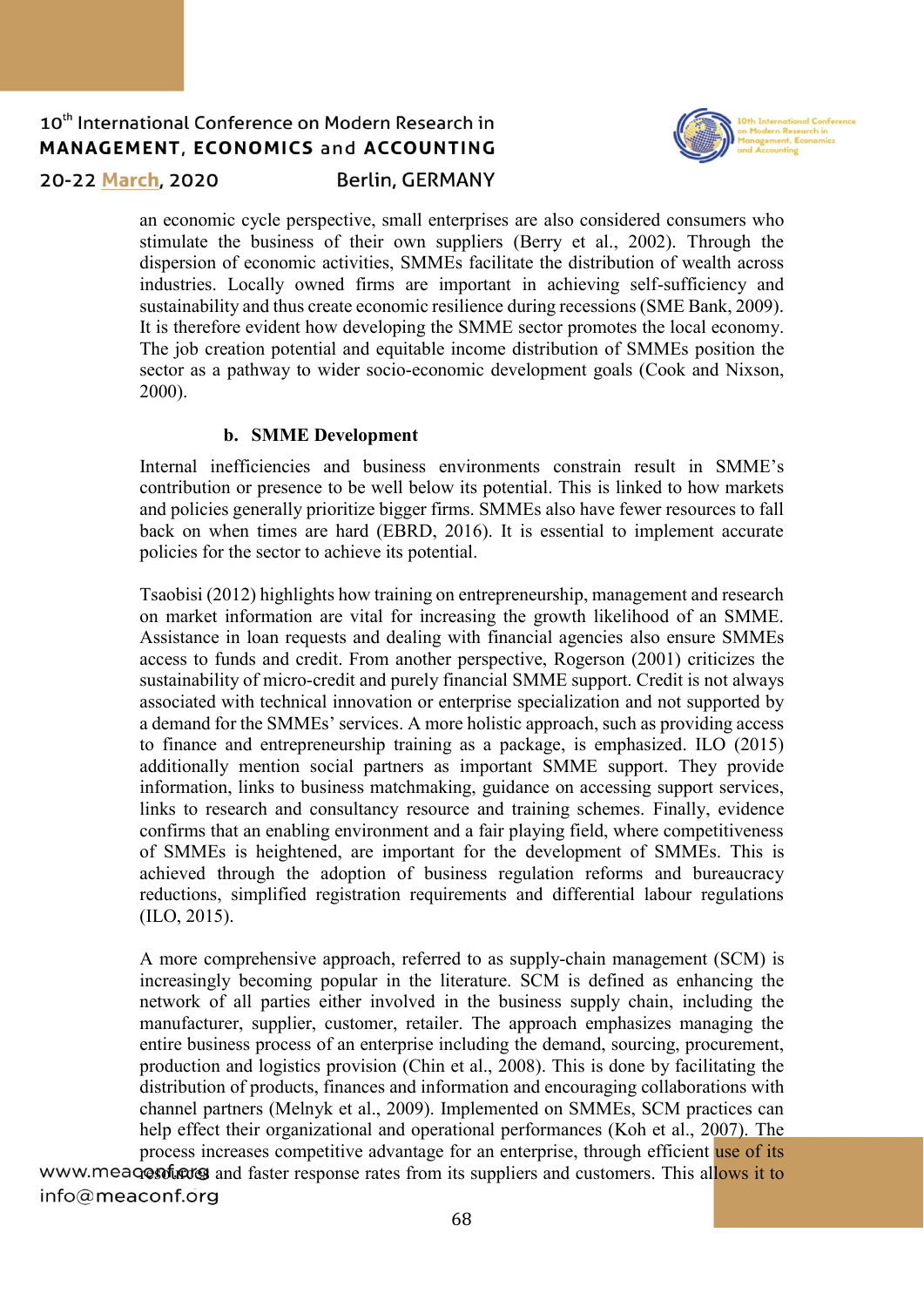

20-22 March, 2020

### **Berlin, GERMANY**

operate at lower costs and maintain greater profits (Christopher, 1992). SCM practices are found to increase an enterprises' flexibility, reduce its lead-time and inventory levels and improve its resource planning and forecasting (Li et al., 2006).

#### **c. Special Economic Zones**

On the other hand, SEZs are defined as geographically limited areas within a country where infrastructure and services are provided by a single management (Farole & Akinci, 2011). Different models of SEZs are currently implemented based on local conditions and the term has become variously used to cover types of zones such as freetrade, industrial development, export-processing and technology-development zones. Zones offer incentives, which lower business costs, to attract investors to develop their industries in the set locations. Incentives are either financial or non-financial.

| <b>Financial Incentives</b>              | <b>Non-Financial Incentives</b>          |
|------------------------------------------|------------------------------------------|
| Tax free, Duty-Free business environment | Access to domestic market                |
| Exemption from import and export taxes   | Subsidized higher-quality infrastructure |
| Corporate and income tax-holidays        | Fast-track services                      |
| Reduced tax rats (FIAS, 2008)            | (Murray, n.d.)                           |

SEZs attract foreign direct investment (FDI) to the economy and develop businesses by providing the opportunity to locate in areas with more liberal policies than the rest of the country (Moberg, 2015). Firms in SEZs benefit from less costly services and rents, the advantages of agglomeration, networking benefits and economies of scale (Porter, 2000)

Common reasons for implementing SEZs are FDI attraction, industrial and export activity creation, technology and knowledge transfer, job creation and creating experimental locations for new policy applications (Farole and Akinci, 2011; Fuller and Romer, 2012). Those aims thus support the link between SMMEs and SEZs. SMMEs are labour intensive while SEZs are built to alleviate unemployment. Also, SEZs can act as experimentation locations assessing effective of certain SMME development programs.

### **d. Relation between SMMEs and SEZs**

Studies on SEZ spillover impacts and the effects of clustering on SMMEs have contributed as a starting point to outline the theoretical perspective of this research. First, one determinant of SMMEs survival outlook is proximity to growing markets (Rogerson, 2001). Firms that benefit from agglomeration externalities show higher growth likelihoods. Clustering allows SMMEs to break into new and growing markets, facilitated by the ability to meet the needs of their various clients operating within geographical proximity (Navickas & Malakauskaite, 2008). This contributes to overcoming market constraints. Otherwise Farole (2011) highlights that SMMEs could overcome financial constraints through obtaining finance by direct interactions with large firms in the SEZ. Also, SMMEs present inside or close to the zone benefit from

www.meactory open conomic activity and cost cuts due to the establishment of economies of info@meaconf.org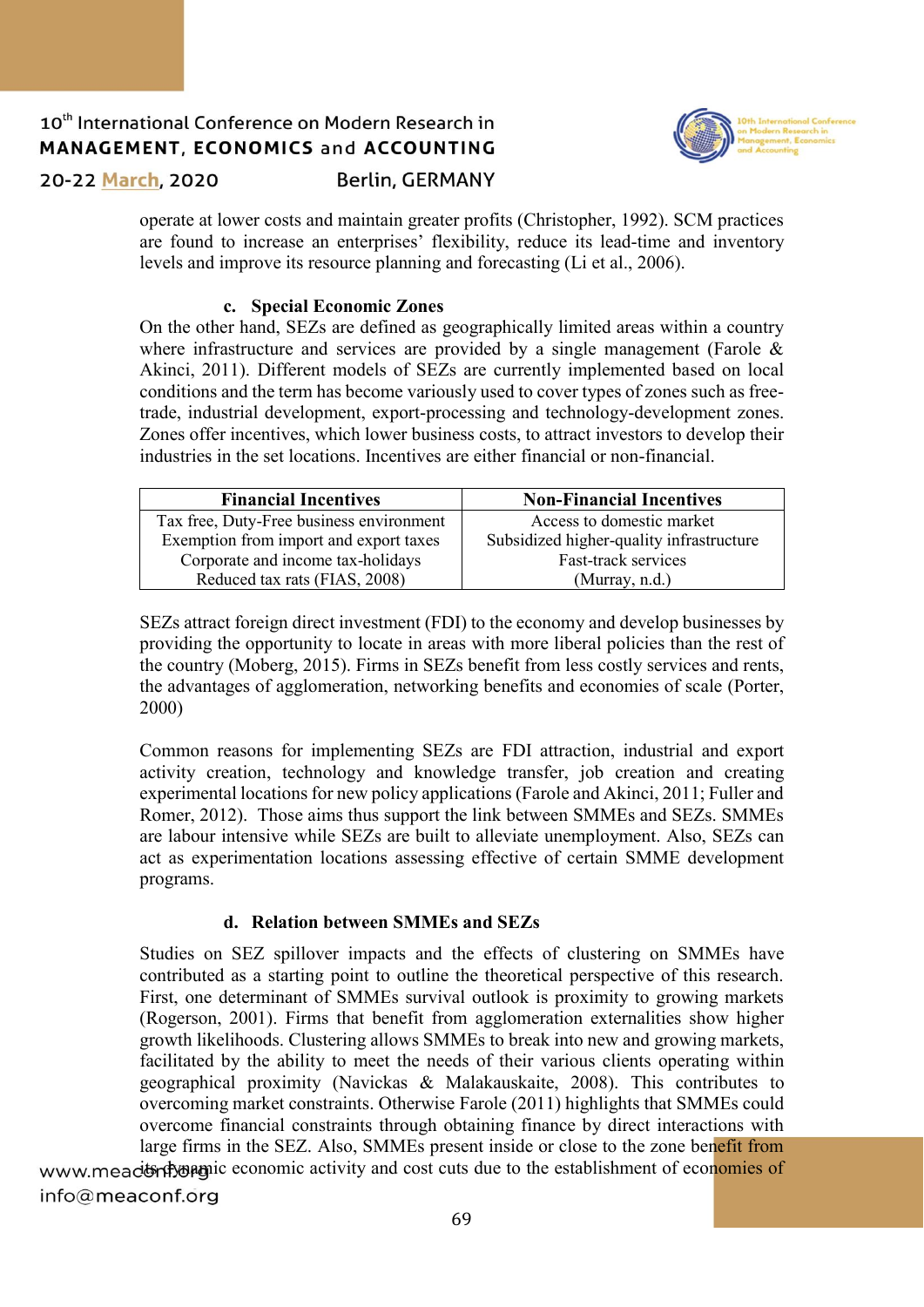

20-22 March, 2020

### **Berlin, GERMANY**

scale (Navickas & Malakauskaite, 2008). Finally, SMME knowledge constraints can be overcome through knowledge spillovers within the SEZ through its competitive environment that is more supportive and demanding of innovation and technological advancement.

On the other hand, Farole (2011) highlights that since quality infrastructure and investor incentives inside SEZs are intended to attract large businesses, attracting local SMMEs into the zones is not a realistic objective on a large scale. Thus, developing effective links between local SMMEs and competitive firms inside the zone is essential. Examples of these links are facilitating business regulations and knowledge and technical trainings for local workers.

# **3. Methodology**

### **a. Hypothesis and Contribution**

This research studies how SEZs impact the SMME sector, through the challenges that characterize the sector. It addresses the gap in the literature on the impact zones can have and their role as local economic development and policy implementation locations. The tested hypothesis, based on the literature, is that the SMME sector can benefit from SEZs by gaining access to market opportunities (Navickas & Malakauskaite, 2008), financing opportunities (Farole, 2011) and knowledge spillovers (Duarte et al., 2014).

However, the validity of the hypothesis depends on policies that the zone management sets in place as differences in global experiences signify. While the literature also highlights innovation, technical and cost-cutting advantages, it is unlikely that the qualitative nature of this research will be able to validate such topics.

### **b. Case Study**

The case study of South Africa (SA) was motivated by two essential factors. Lingering spatial inequalities in the country (Turok, 2010) provide a propelling motivation for policy makers to focus on SMME development and the Coega Industrial Development Zone's commitment to SMME development provide a unique case study allowing the relation between zones and SMMEs to be analyzed.

### **c. Framework**

The main research question: "How does the Coega Zone help alleviate the challenges faced by the SMME sector?" generated three subsequent questions:

*1) What are the challenges that SMMEs face in the region?*

*2) What are the programs/policies implemented by the zone that SMMEs can access?*

*3) What impact do they have on the SMMEs themselves?*

For questions (1)  $\&$  (2), document analysis was conducted. The "World Bank" Enterprise Survey" and various studies on the South African economy (DTI, 2003; SEDA, 2016) outline the challenges that SMMEs generally face. The documents were

used to outline the questionnaire, and the interviews with various stakeholders. www.meacotherwise, policy documents regarding policies undertaken by the Coega IDZ info@meaconf.org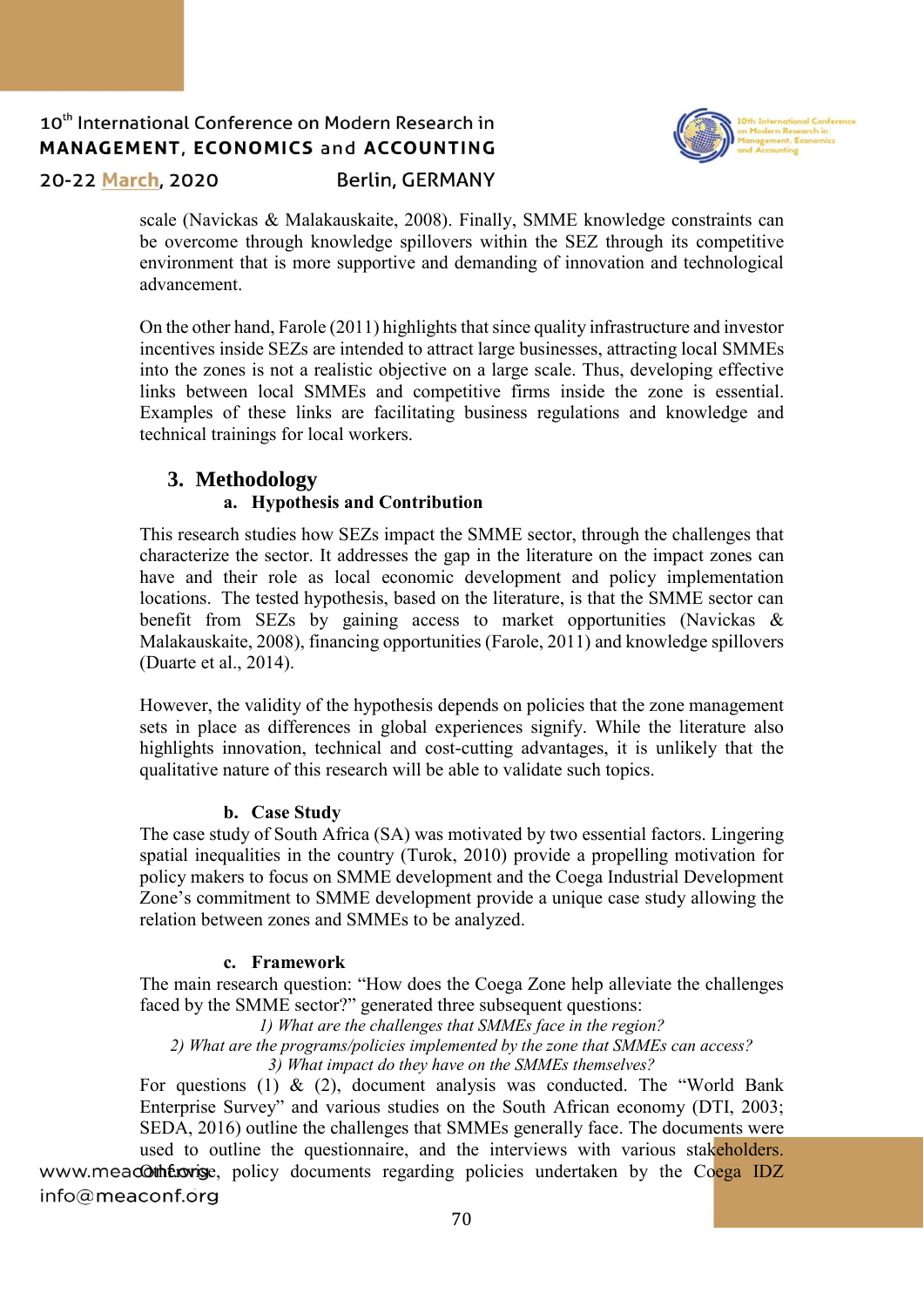

20-22 March, 2020

#### **Berlin, GERMANY**

(Integrated Report 2016, 2017; CDC Roadshow, 2016) and national and local governments (Economic Development Department, 2000), newspaper articles, and interviews with employees or managers in SMME development or financing units in Coega were able to contribute in gathering insight about the second sub-question. For (3), the main core of the analysis came from the interviews gathered.

Semi-structured interviews were done during a field-research trip undertaken in June 2018. Different stakeholders were interviewed: 10 SMMEs operating in Port Elizabeth interacting with the zone, 3 Enterprise Development Units which help identify the challenges that SMMEs in Port Elizabeth, specifically, and South Africa, generally, face. Additionally, 4 employees either managing or working in the SMME development units of Coega were able to contribute insight regarding the development programs, their actual implementation and the dynamics of the SMME interactions. Additionally, 12 interviews were conducted with larger tenants located in the zone.

### **4. Findings**

### **a. Challenges faced by the SMMEs**

In terms of the major challenges, 60% of the respondents mentioned both *access to finance* and *access to opportunities* as constraints. As confirmed by the literature, SMMEs are viewed as high-risk borrowers due to their low capitalization, insufficient assets, high mortality rates and managers' inexperience with preparing adequate financial and accounting statements and business plans. Commercial banks, thus, do not see SMME financing as a profitable business (ASEAN, 2016). SMMEs typically rely on personal resources, as well as families and friends, to ensure the adequate money during the start-up phase of the business (Allen at al., 2012). An EBRD report (2016) additionally highlights how issues of aligning to accounting standards affect SMMEs disproportionately, adding to the perception of the enterprises as riskier investments that financial institutions tend to avoid. SEDA (2016) recognizes that access to opportunities is a two-fold issue in the case of SMMEs. First, it is a hassle to find the right customers for any product or service. Second, access to markets is a fundamental requirement by credit providers in order to make the SMMEs eligible for funding and mentorship at early stages. Moreover, firms also mentioned *lack of business management skills* (50%) and *lack of experience and technical know-how* (45%). This has lead the SMMEs to enter sectors and businesses they do not understand without doing the proper research for it or acquiring the specific expertise to prosper in it. Also, 45% of the respondents mentioned *not being able to compete with bigger firms* in tendering opportunities.

Other constraints mentioned in the literature, regarding the South African SMME sector, although not directly mentioned by the interviewees are lack of educated workforce, tough labour regulations, lack of access to land and necessary capital (Enterprise Surveys, 2007). Considering that the SMME economy is a highly volatile one, most high-skilled workers are usually captured by larger and more established firms. Also, national labour regulations often serve the interest of large firms and

www.meacdiregard the needs of smaller ones. info@meaconf.org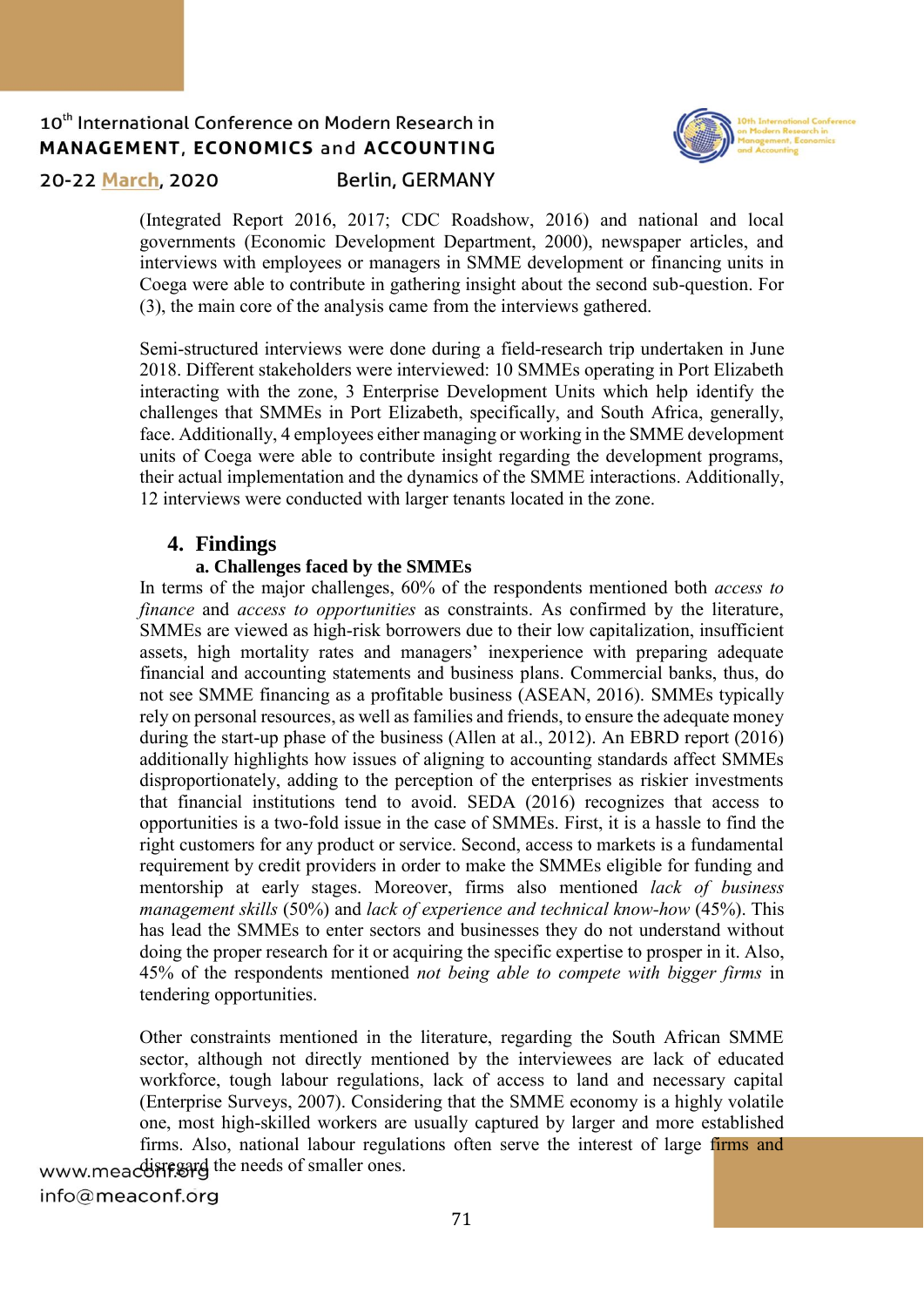

**Berlin, GERMANY** 



#### **b. Coega policies**

Understanding its responsibilities for local development and thus SMME development, the Coega IDZ has implemented multiple SMME specific policies and initiatives.

SMME Development Unit: Coega's SMME Development Unit focuses on placing adequate policies and programs for SMMEs. As of 2013, it has set a compulsory target of 35% participation by SMMEs throughout contracts that the Coega provides. The target has been annually increased and achieved since then. SMMEs are required to sign up to a database and provide the adequate documentation to confirm their compliance and validity. When tendering opportunities exist, the database links the opportunities with the valid SMMEs in an attempt to not create any bias and give all SMMEs a fair chance. Amongst the type of subcontractors that go through the procurement process are construction SMMEs, SMMEs that provide day-to-day cleaning, equipment and stationary type of services and security services.

The unit has also launched BEESIP, Black Economic Empowerment (BEE) Scorecard Improvement Program, to help black-owned enterprises work on the necessary document and programs to improve their BEE status levels. This certification, based on a government initiative to economically empower "Previously Disadvantaged Individuals", allows smaller companies a competitive advantage when bidding for both public and private sector jobs. Policies are put in place to ensure that tendered contracts are prioritized to SMMEs with a certain BEE score. The Unit has been successful in empowering 600 companies to benefit from the BEE Certificate (CDC, 2017).

Small Business Finance & Support Unit: After establishing an adequate system to provide work for the SMMEs, the CDC realized additional problems unanswered by their support scheme. SMMEs face long turnaround times for their applications to banks and other financial institutions. This resulted in the delay in certain projects and failure to provide initial project material and pay labour on time (CDC, 2017).

The CDC established the "Small Business Finance and Support" (SBFS) unit in 2015 which provides both financial and strategic support to SMMEs who were successful in procuring projects by the zone. The funding mechanism ensures secured funding to those who need it the most. The support offered is based on the demands of each project, its duration, expected expenditure and revenues (CDC Roadshow, 2016). The managers in the SBFS are construction engineers who have business experience. Weekly visits to the sites where SMMEs have projects help keep up with how money is being spent, and guide the SMMEs to make more informed decisions in their operations. Since the SBFS is a subsidiary of and owned by the CDC, the unique relationship allows the SBFS to not take collateral and attach people's property for them to access loans from SBFS. Types of loans offered are: bridging finance loans (for the primary material needed for construction related projects), order finance loans (for www.meaconfl.org/ www.mea.com.org<br>(for the SMMEs providing ongoing services to the CDC). (CDC Roadshow, 2016). To<br>info@meaconf.org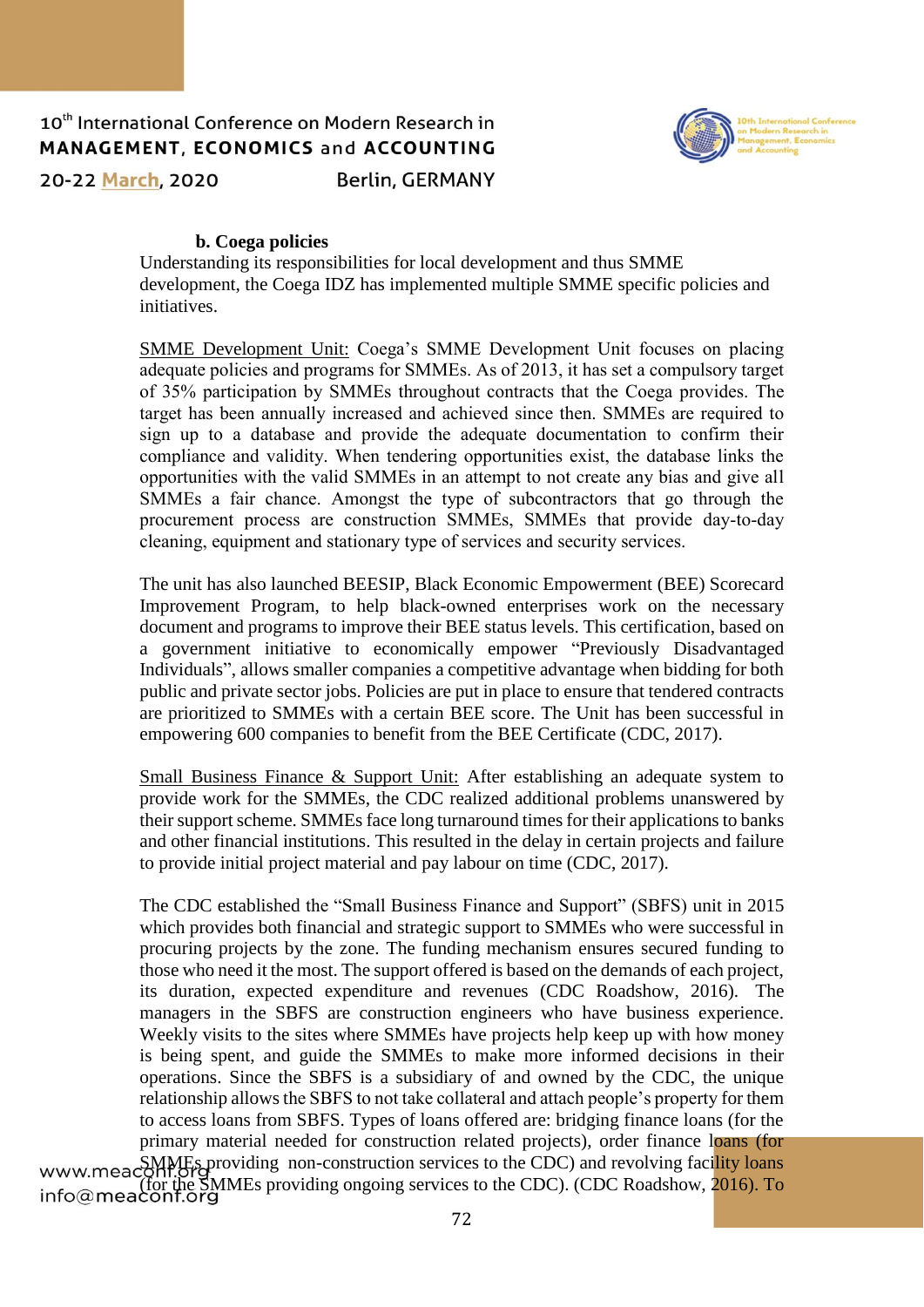

20-22 March, 2020

**Berlin, GERMANY** 

date, the SBS has been able to fund 76 sub-contractors, 39% of which are female entrepreneurs and 22% are youth.

Both units provide direct mentoring to the SMME employees. In small enterprises, management and technical experience is personified in the labourers (Rogerson, 2001).

#### **c. SMME – SEZ Linkages**

The findings confirm that the support offered by Coega has enabled the SMMEs to overcome some of their most striking challenges, particularly in gaining market opportunities, financing, adequate skills and becoming more competitive in their industries.



Figure 1: How Coega Policies Impact Various SMME challenges

All SMMEs highlighted the importance of the Coega policy in maintaining spending for SMMEs to overcome market constraints. The importance of this policy comes with the reality that even when tendering opportunities exist, *"as a new SMME you would not be trusted or granted the opportunity. This policy and Coega brings the opportunities to us (SMME Interviewee)."* Before projects are allocated to someone outside the area, Coega focuses on finding suitable enterprises to complete projects locally. Only when that is not possible, do they allow the opportunity to go elsewhere. The projects awarded by Coega allows the employment of extra labour in each firm.

On the topic of access to finance, the presence of the SBFS institution helped SMMEs overcome the fact that: "*Banks do not trust our weak credit record and us not having an account before*" *(SMME Interviewee)*. It is easier for SBFS to fund the proposal because they know the project that SMMEs are handed and are capable of supervising its completion. "*SBFS analyzes our proposal and after accepting it, make sure we stay compliant at all times. The weekly visits to the site go a long way helping us stay on track.* (SMME Interviewee)". Financial support was spent on running costs of the projects, materials needed and labour wages. Indirectly, Coega support help SMMEs have better relationship with suppliers. Big material suppliers do not usually give young SMMEs material on credit. As businesses grow, it is essential for them to build credit

www.meacrocords with suppliers and this is dependent on the availability of work in the first place. info@meaconf.org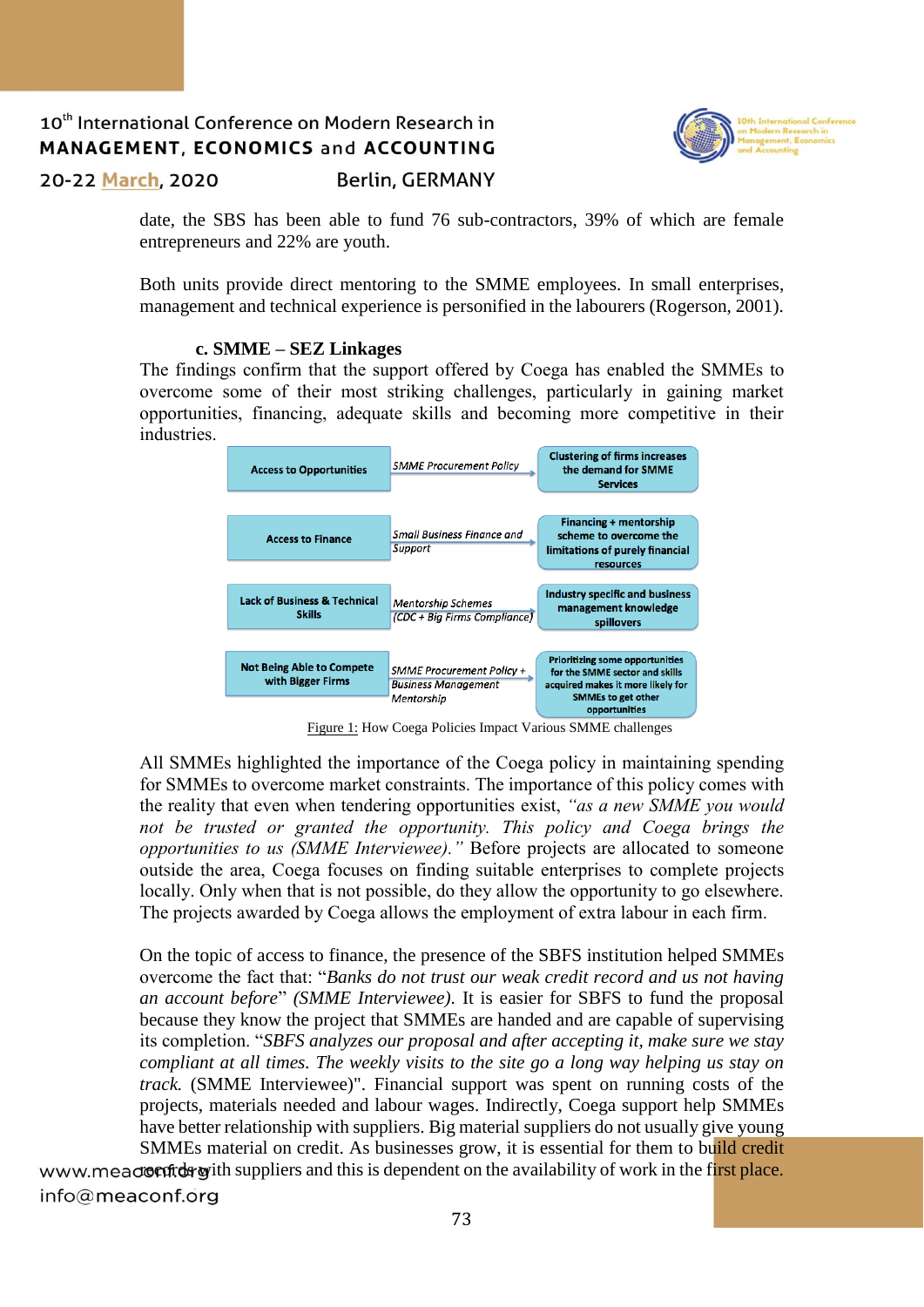

20-22 March, 2020

### **Berlin, GERMANY**

SBFS offers SMMEs both finances for their earlier projects and contacts to start their records. The established connection with suppliers makes it more probable that suppliers will lend future material on credit, now that they trust the SMME.

On the topic of business and technical skills, Coega's mentorship and support schemes insured SMMEs were able to finalize projects in a timely and efficient manner, gaining reputation in the market. "*On my first project with Coega, I had a mentor who I remained with close contact with for more than 3 years. Now, I can independently run my own business. Coega's method of helping SMMEs develop skills is more of advice giving rather than formal training. Both are equally important. (SMME Interviewee)"*  Many interviewees highlighted how the weekly visits and discussions from the employees within both SBFS and the SMME development unit, *"keep them on their feet".*The skills acquired, mentioned by the interviewees, were managing budgets, finalizing needed paperwork, staying compliant with CIDB regulations and big firms' demands, completing the South African Revenue Services tax returns, working in large groups and maintaining a mutually beneficial relationship with firms they're tendering for.

Finally, Coega policies we able to make SMMEs more competitive within the market. Where tendering opportunities exist, an SMME is likely to face disadvantages competing against more established bigger firms. Coega actively pursues giving the SMMEs access to tendering projects, which eventually make them more competitive against larger firms, more likely to gain access to their own opportunities later and to trust themselves to complete them. Results are especially evident when documented properly, which the Coega assists with. The good reputation of Coega also makes firms look more reliable, as they acquire the proper experience and training through their contacts with them.

### **5. Analysis**

### **a. Discussion**

While agglomeration forces were capable of creating higher demand for products, the policy of specifying demand towards SMMEs played a substantial role in ensuring the demand remains local and is not overtaken by already established and bigger firms.

Coega's approach began its SMME development strategy through specifying their focus on the sub-sectors, which the IDZ has the highest demand for and potential to help. Although this is based on the SEZ currently lacking the expertise to develop SMMEs in other industries, the approach makes the SMME development impact more efficient and accurate.

This research does not validate Farole's (2011) discussion of how SMMEs can access financing opportunities through firms present inside the zone. Although firms pay the SMMEs for their services, stable financial support comes rather from the zone operators who developed an approach for SMMEs to request financing prior to the www.meacomplishment of projects. Rogerson's (2001) criticisms towards the limitations of info@meaconf.org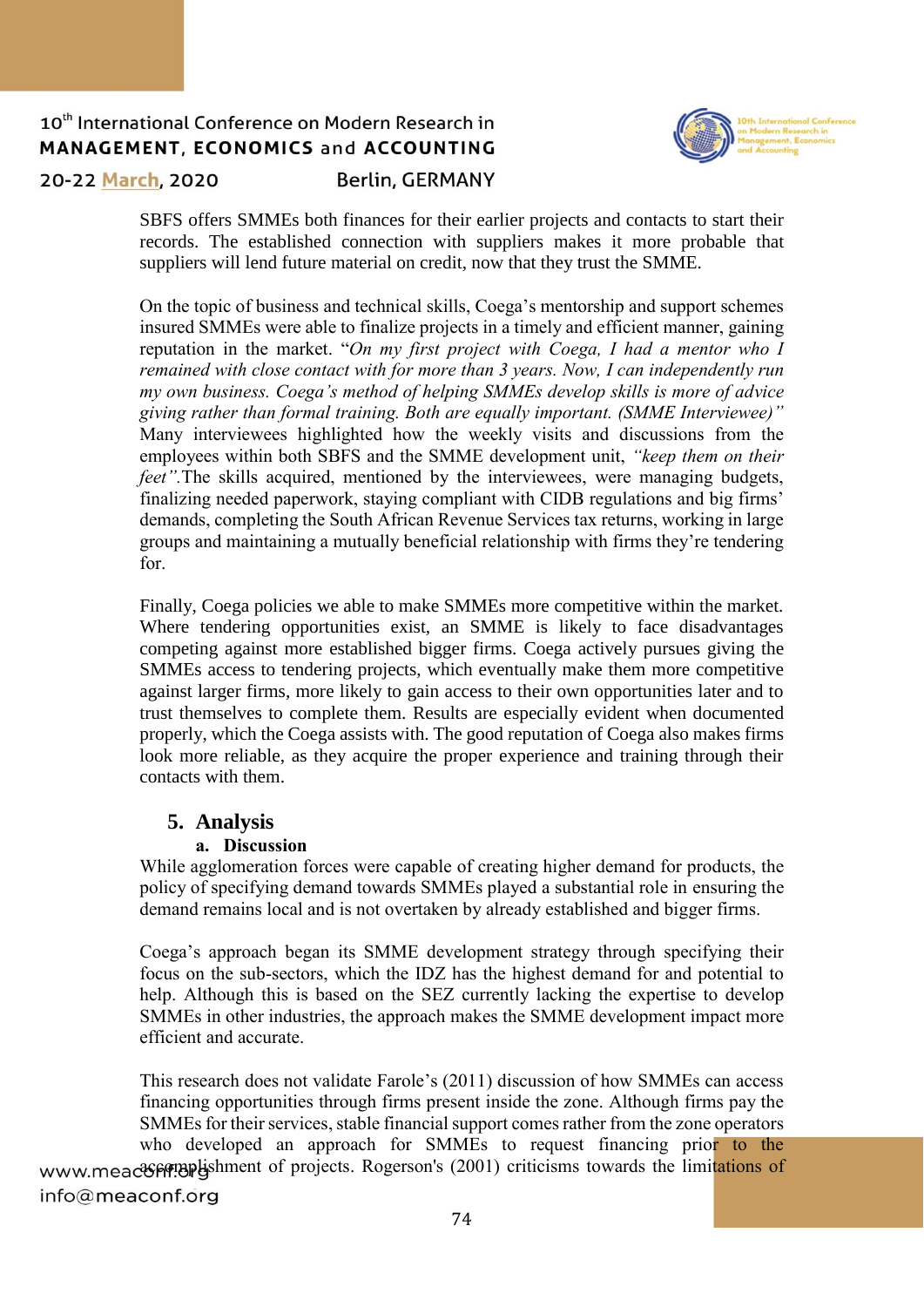

20-22 March, 2020

### **Berlin, GERMANY**

financial support seem to be both validated and overcome. As the SMMEs mentioned, business management skills they acquire, increase in BEE grading, profit they make and the knowledge on how best to reinvest it, alleviate the skepticism on the sustainability of the financial support. Also, the SBFS offer the financial support for the SMME only after the IDZ already grants a tendering opportunity, therefore ensuring that access to market and the demand for products already exist. Finally, although mentoring and training may not automatically result in innovation efforts by the SMMEs, it can be said that the IDZ takes hands-on initiatives to unlock the innovative capacity of SMMEs.

The hypothesis of this research was confirmed. The findings imply an additional perspective on the role of SEZs in SMME development. The SEZ was able to act as a social partner providing support services, training schemes and links to financial institutions. Most relevant was the SEZ's role in implementing a value-chain development scheme facilitating both the demand for SMME production and SMMEs' access to needed supplies, capital and infrastructure (Koh et al., 2007).

Access to customers/Demand for production: Big firms inside the SEZ procure activities to the SMMEs within the database. Access to supplies and materials needed: Suppliers are unlikely to allow SMMEs the material needed for production based on credit, especially for their first project. Projects procured through SEZ alleviate this issue, either through the SEZ's reliable recommendation to suppliers or through providing the start-up costs themselves. Product Development: Workshops available for the SMMEs and mentorship schemes allow the SMMEs to improve the quality of their projects. Operational Efficiency: Coega helps the SMMEs provide the right documentation in order to improve both their reputation and their CIDB scores allowing them easier access to opportunities later on.

Figure 2: SMME upply Chain Development through a SEZ perspective

This framework methodologically presents the findings and portrays how SEZs have a unique ability to implement value-chain development schemes, facilitating the hassles that SMMEs could face, at multiple points of the business cycle. This also confirms SEZ's ability to provide an enabling environment, where high levels of competition do not disadvantage SMMEs. However, the portrayed results were not automatic or immediate. They required a series of established policies that the zone managers had to implement. This reaffirms that SEZs are more naturally tailored towards larger firms (Farole, 2011) and if the adequate policies are not adhered to, the spillover potential to SMME development won't be achieved.

### **b. Weaknesses and Recommendations**

The considerable budgets spent on both SMME and SEZ policies demand organizations to develop periodical analysis of the enabling environment they intend to create. Strategy reviews, impact assessments and mechanisms to provide constant feedback from small and large firms should be implemented to monitor and develop strategies.

Moreover, as an economy becomes increasingly more successful in achieving the survival of its small enterprises, the focus should turn into changing the "miracle of www.meaconfl.org SEZ grows and changes its operational strategy, its policies need to adapt as well.<br>info@meaconf.org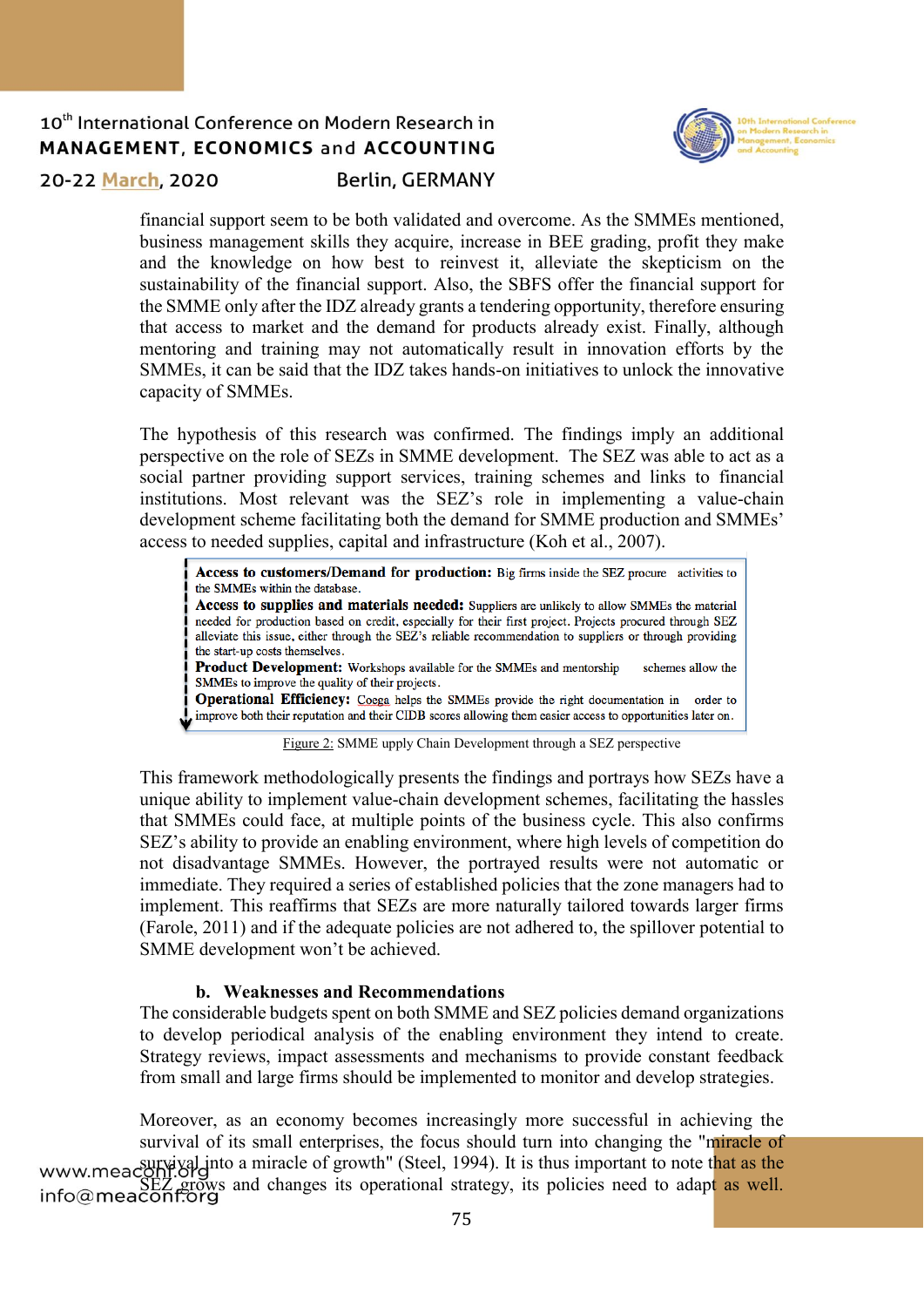

20-22 March, 2020

### **Berlin, GERMANY**

Aggarwal (2007, p.15) describes that SEZs go through a life-cycle. At the start, SEZs are dominated by a low-skilled and labour intensive sector and its impact is unemployment alleviation and opportunities out of poverty for the local population, specifically those at the lower end of the income distribution. Arguably, Coega IDZ has been able to establish the adequate SMME-SEZ linkages at this phase. This is both due to the abundance of the low-skilled workers in neighboring regions and the SEZ still being in its initial phases. Based on the increase in the number of tenants yearly and the fact that the first 10 years of the IDZ's operations were largely based on setting up the right infrastructure and policies in place, it can be argued that the SEZ is still in its early cycles. This is reflected by the big demand for construction-type services. During the second and later stages, more sophisticated technologies and labour processes arise increasing demand for complex skills. As the zone progresses, SMMEs should upgrade their abilities to accommodate the new SEZ cycle, while the CDC should recognize adequate policies to ensure that the SMME skills will match their own demand. Imminently, the sustainability of the SEZ-SMME linkages will highly depend on the ability to turn the approach into one that develops SMME entrepreneurial and innovative capacities.

### **c. General Policy Implications**

In qualitative research, the generalization of a case study can be done with less confidence than otherwise, due to the lack of empirical testing. Nevertheless, the role of the IDZ as an experimental location allows the Coega IDZ experience to present beneficial implications on SEZ and SMME development programs. Although South Africa places particular focus on SMME empowerment, the significance of SMMEs is global. With the increased global attention on SEZ creation, the applicability and importance of establishing linkages between SEZs and SMMEs is evident.

*SEZ Perspective:* The research validates that SEZs contribute to local economic development specifically through spillover effects allowing SMMEs to overcome challenges they face. However, the presence of firms inside a zone does not automatically create those effects. Thus, zone operators should cooperate with local policy makers to

- Establish SMME policies that match the local context, in terms of strengths, limitations and relevant challenges of the SMME sector
- Integrate SEZ policies within a national policy framework to strengthen local spillovers

*SMME Perspective:* The research confirms that SMME development is possible through integration within an SEZ framework. Nevertheless, the degree of variability in the SMME sector presents the need for local policy-makers and SEZ regulators, to

- Define the financial, managerial or other location and sector-specific constraints that the SMMEs may face
- Establish holistic policy approach matching both SMME and SEZ characteristics

www.meaconf.ord. Conclusion info@meaconf.org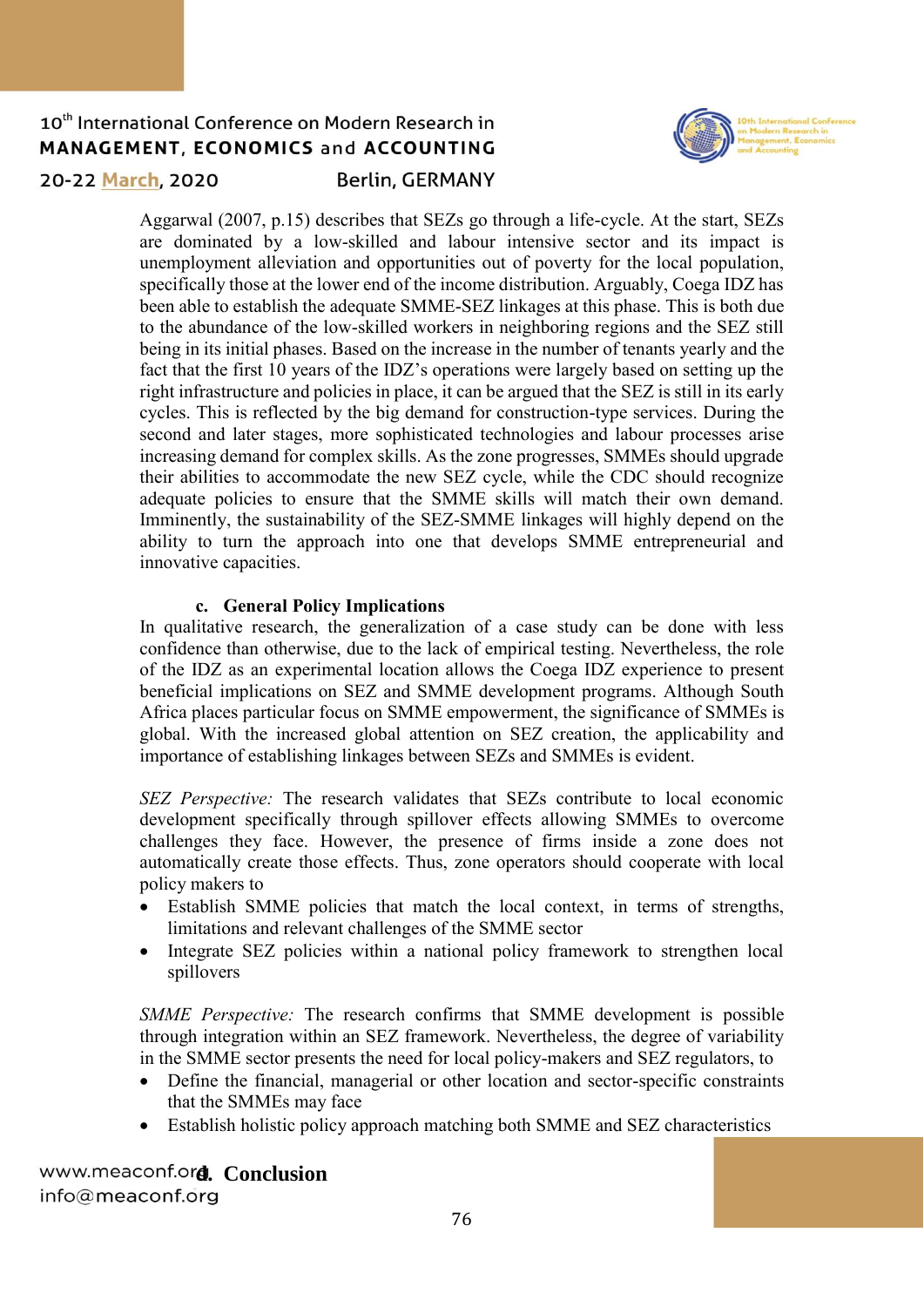

20-22 March, 2020

### **Berlin, GERMANY**

This research contributes to understanding how SEZs can develop the SMME sector through alleviating the challenges SMMEs generally face. Document analysis and conducted interviews allowed the understanding of the challenges that the SMMEs in South Africa generally face, the type of support programs and SMME linkages offered by the SEZ, and their contributions to alleviating SMME challenges.

The findings affirm the hypothesis that clustering increases the demand for local products and services, providing more opportunities, which through CDC regulations, are ensured to reach the SMME sector. Additional, Coega IDZ policies facilitate financing opportunities for SMMEs through direct funding, mentoring schemes and workshops. In that comprehensive scenario, the challenges of access to opportunities, finance and managerial and technical know-how, commonly faced by SMMEs, are overcome. The research furthermore portrays the role of SEZs in providing room for SMME growth through its services and infrastructure, creating both an enabling environment where SMMEs are not disadvantaged by larger corporations and a comprehensive development approach targeting all market players in the SMME supply chain.

The research concludes that SEZs, through local linkages, play a substantial large role in supporting SMMEs to overcome their particular challenges. This provides evidence for the role of SEZs as effective local economic development policies. SMME development is not, however, an automatic result of SEZ establishment. Implementing the right policies, which consider the local environment, strength and characteristics of the SMME and the SEZ sector, is essential. Although the research concludes by highlighting some policy implications for SMME development and SEZ implementation, progress to validate these implications can be made by conducting more quantitative evaluation of SMME-SEZ policies through comparing the costs with the economic and social benefits. Other complementary studies may focus on how different types of SEZs, or even different phases of the same zone, can contribute to developing the local SMME sector.

### **References**

ASEAN (2016) "*ASEAN Guidelines for Special Economic Zones (SEZs) Development and Collaboration"* 

Berry, A., Von Blottnitz, M. Cassim, R. Kesper, Rajaratnam, A.B. and Van Seventer, D.E. (2002). "*The Economics of SMMEs in South Africa"*, Johannesburg, South Africa: Trade and Industrial Policy Strategies

Chin, T.A. et al., (2012) "Adoption of Supply Chain Management in SMEs" Procedia - Social and Behavioral Sciences, 65: 614-619

www.meacoff<sub>E<sup>3D</sup>evelopment Corportation (2016) *CDC Stakeholder Roadshows 15-23 September 2016*</sub> Coega Development Corportation (2016) *Integrated Annual Report 2015/16*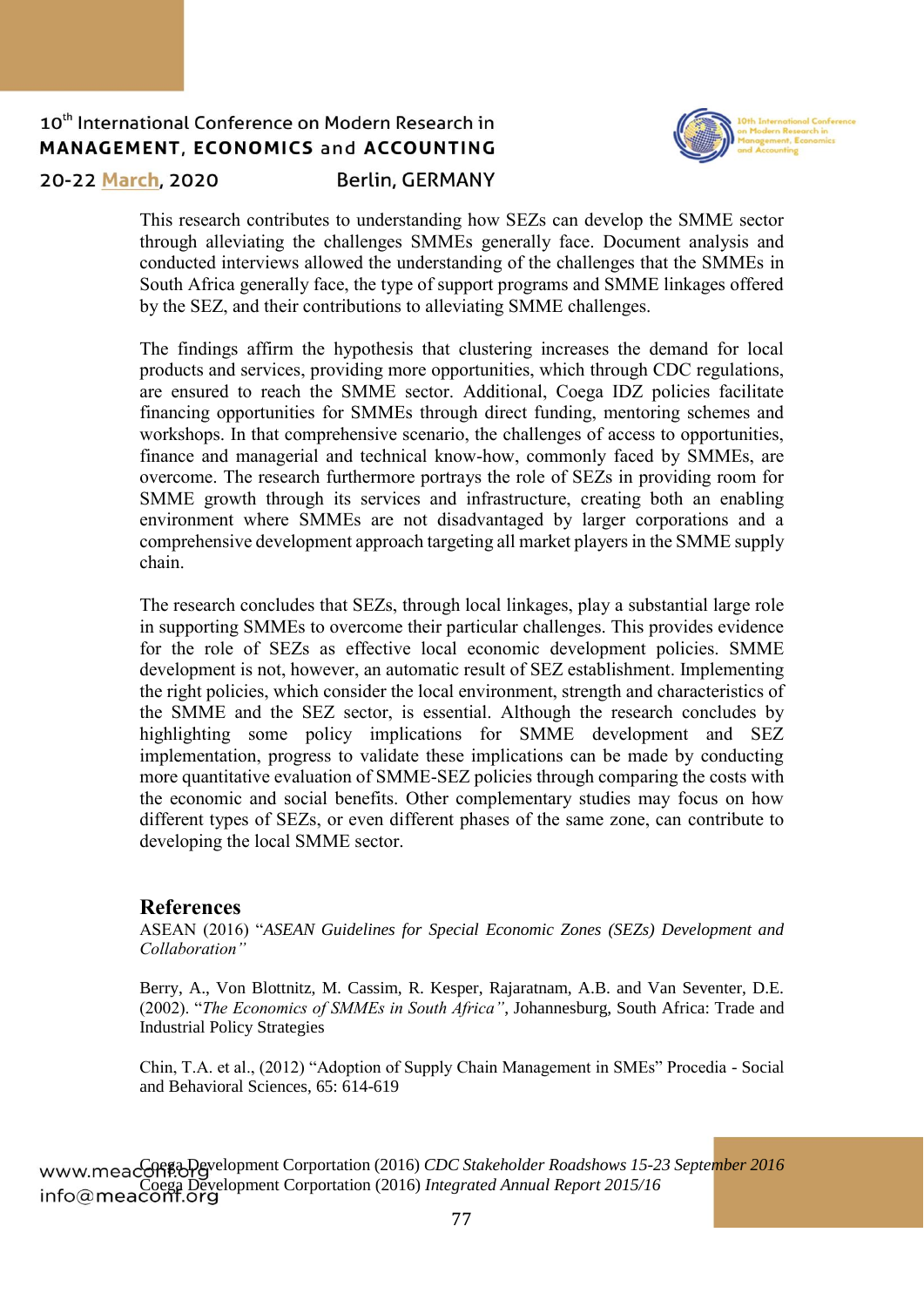

20-22 March, 2020

**Berlin, GERMANY** 

Coega Development Corportation (2017) *Integrated Annual Report 2016/17*

Department of Trade and Industry (2012), *Integrated Strategy on the Promotion of Entrepreneurship and Small Enterprises: Unlocking the Potential of South African Entrepreneurs*, Republic of South Africa.

Douglas, Z. Z. (2016) *Special Economic Zones: Lessons from the Global Experience*, PEDL Synthesis Paper Series, No. 1

Duarte, R.G., and Others. (2014). *"FDI inflows, transfer of knowledge, and absorptive capacity: The case of Mozambique."* African Journal of Business Management. Vol.8(1). pp 14-24.

Farole, T. and Akinci, G. (2011), *Special Economic Zones: Progress, Emerging Challenges, and Future Directions,* Washington, DC: The World Bank.

Farole, T., and Winkler, D. (2014). *Making Foreign Direct Investment Work for Sub-Saharan Africa: Local Spillovers and Competitiveness in Global Value Chains*. Directions in Development and Trade. Washington, DC: World Bank.

Fuller, B., and P. Romer (2012). *"Success and the City: How Chartered Cities Could Transform the Developing World?"* Ottawa, Ontario, Canada: MacDonald-Laurier Institute.

Guangwen, M. (2003), *The Theory and Practice of Free Economic Zones: A Case Study of Tianjin, People's Republic of China*, Peter Lang Pub. Inc

ILO (2015) "Small and Medium-Sized Enterprises and Decent and Productive Employment Creation' Geneva: Report IV

Kennard, M. & Provost, C., (2016) *Story of cities #25: Shannon – a tiny Irish town inspires China's economic boom*. Shannon: The Guardian.

Koh, S. C. L., M. Demirbag, E. Bayraktar, E. Tatoglu, and S. Zaim. (2007). "*The Impact of Supply Chain Management Practices on Performance of SMEs."* Industrial Management & Data Systems 107 (1): 103–124.

Luthuli, N. & Houghton, J. (2015) *'Indirect economic impact of special economic zones: An exploration of Dube Trade Port, KZN, in relation to its local stakeholders.'* Pretoria: Paper presented at the Economies of Regions Learning Network, 14–16 October 2015.

Moberg, L., (2015) '*The political economy of special economic zones'*, Journal of Institutional Economics, 11(1), 167-190

Navickas, V. & Malakauskaite, A. (2009*) 'The Impact of Clusterization on the Development of Small and Medium Sized Enteprise (SME) Sector'* Journal of Business Economics and Management 10(3):255-259

Porter, M. E. (2000), *'Location, Competition, and Economic Development: Local Clusters in a Global Economy'*, Economic Development Quarterly, 14(1): 15–34.info@meaconf.org